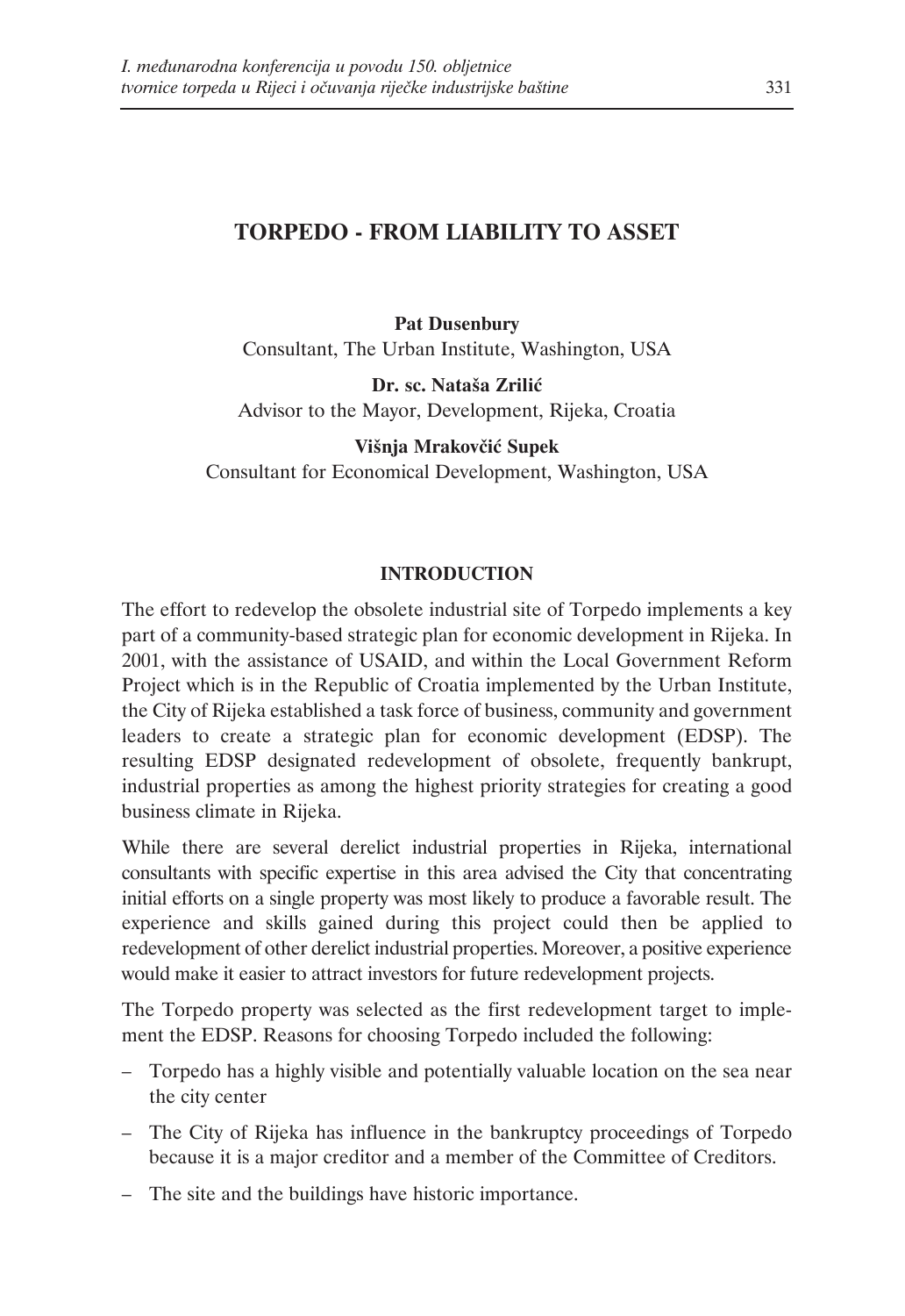- The large size of the site, more than  $70,000$  m<sup>2</sup>, makes redevelopment unlikely to occur without public sector intervention.
- Doing nothing to stop the decay of this property would have a negative impact upon Rijeka.

The choice of Torpedo was reinforced by subsequent negotiations between Rijeka and The World Bank, which has agreed to help finance redevelopment of the near-by Port of Rijeka and construction of a modern passenger terminal. There is excellent opportunity for synergy between the two projects.

The City of Rijeka promoted consideration of obsolete industrial properties as part of the EDSP and has taken the lead role in efforts to revitalize Torpedo. Officials from several city departments are contributing their expertise to the Task Force that created a concept plan for redevelopment and continues to lead necessary planning. The importance given this issue is shown in official documents adopted by the City Council - Guidelines for the period from 2001-2005, Guidelines for 2001 and 2002, and the Draft Strategy of Economic Development of the City of Rijeka.

With help from LGRP consultants, Rijeka has compiled information about other cities that had solved similar problems and gained insights from those experiences, including redevelopment of torpedo factories in Livorno Italy and Alexandria Virginia (USA). Early in the project, an expert involved in the redevelopment of the Swansea Wales waterfront was instrumental in convincing relevant officials that creative and pro-active redevelopment could succeed. This paper discusses the significance of torpedo and presents additional examples from other countries that are relevant to the redevelopment challenge. These examples are a source of ideas and demonstrate what can be achieved through creative planning and a commitment to long-term goals. They are offered as encouragement as well as information.

### **THE SIGNIFICANCE OF TORPEDO**

The Torpedo site has significance in terms of history, location, economics, and psychology. Rijeka is far from alone in its need to redevelop obsolete industrial properties. Examples from other cities illustrate how hard work, creativity, and partnerships can build upon this significance to transform a derelict industrial property into an important community asset.

### **History**

Most citizens of Rijeka – and the rest of Croatia - think of Torpedo as the tractor factory that provided jobs and income during the time of the former Yugoslavia. That economic contribution is important and is discussed below, but far more interesting from the historical perspective is the reason that the tractor factory took the name Torpedo. This is the site of the first torpedo factory in the world.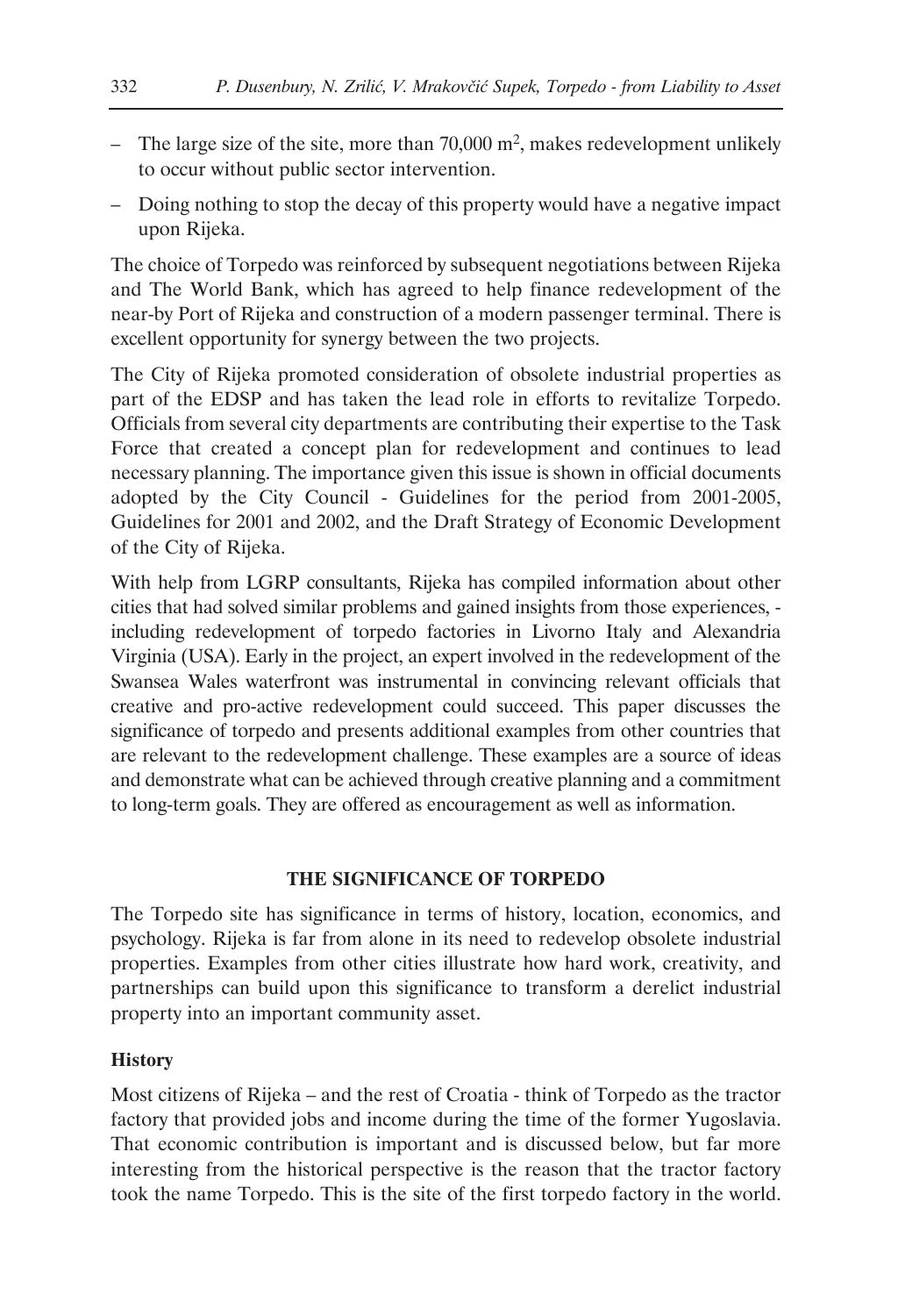The launching pad, which still standing, is where the first torpedo was launched. It left the shore of Rijeka and sped through the waters of the Kvarner Bay toward the Adriatic Sea. The launching pad still stands, but it is badly in need of repair. Another building on this site was at one time the home of the Whitehead family, including the man who later became Commander Whitehead, the famous advertising symbol of the Schweppes Company.

In many places, people are proud of their stories - even frivolous ones like Commander Whitehead. They build museums, celebrate tradition and recognize the economic potential of commercializing notable history. Portland, Maine (www.portlandmaine.com) in the United States has turned an old fishing port into an attraction for tourists and residents. Emscher Park in the Ruhr Valley of Germany is a very innovative project that has implemented a policy to rehabilitate the old industrial buildings and to increase public awareness of their significance for the identity of the region. (www.iclei.org/egpis/egpc-039.html)

Until very recently, Rijeka ignored the heritage of Torpedo. It is difficult to find a reminder of the days when Rijeka created a world famous product. But that has changed. Now that people are learning that the torpedo was such an important product of Rijeka, entrepreneurs assisted by the City of Rijeka can use that story to their advantage. A praiseworthy example is the business initiative of the Potomac Company from Zagreb, which is famous for manufacturing Croata ties. This company designed the fashion trademark of Torpedo and connected i t with manufacturing of casual fashion, ties and souvenirs with the feature of torpedo. Within their marketing activities, Potomac Company decided for new forms of promotion: a music chart called Torpedo on Kanal-RI and a sign on the outfits of the football players of NK Rijeka. Eventually, Torpedo may show the way for additional economic and community development projects that celebrate the history and heritage of Rijeka.

## **Location**

Because Rijeka occupies a narrow space between the mountains and the sea, land suitable for development is in short supply. Torpedo occupies more than 70,000 m2 of relatively flat land on the sea just north of the city center. The Torpedo site is both large and centrally located. It also contains a small deep-water port. All these characteristics make the Torpedo site valuable and give it the potential to make a major contribution to the future development of Rijeka.

The sea access and small port are important locational advantages, and so redevelopment is starting with the fisherman's port. The City has entered into a partnership with the Port Authority, which is making needed improvements in the breakwater and seabed. The concept plan calls for adjacent commercial development with a nautical theme that would attractive to both tourists and residents. This project will give a commercial purpose to the small port and provide a home for the fishermen who will be displaced by the World Bank financed rehabilitation of the Port of Rijeka and construction of a passenger terminal.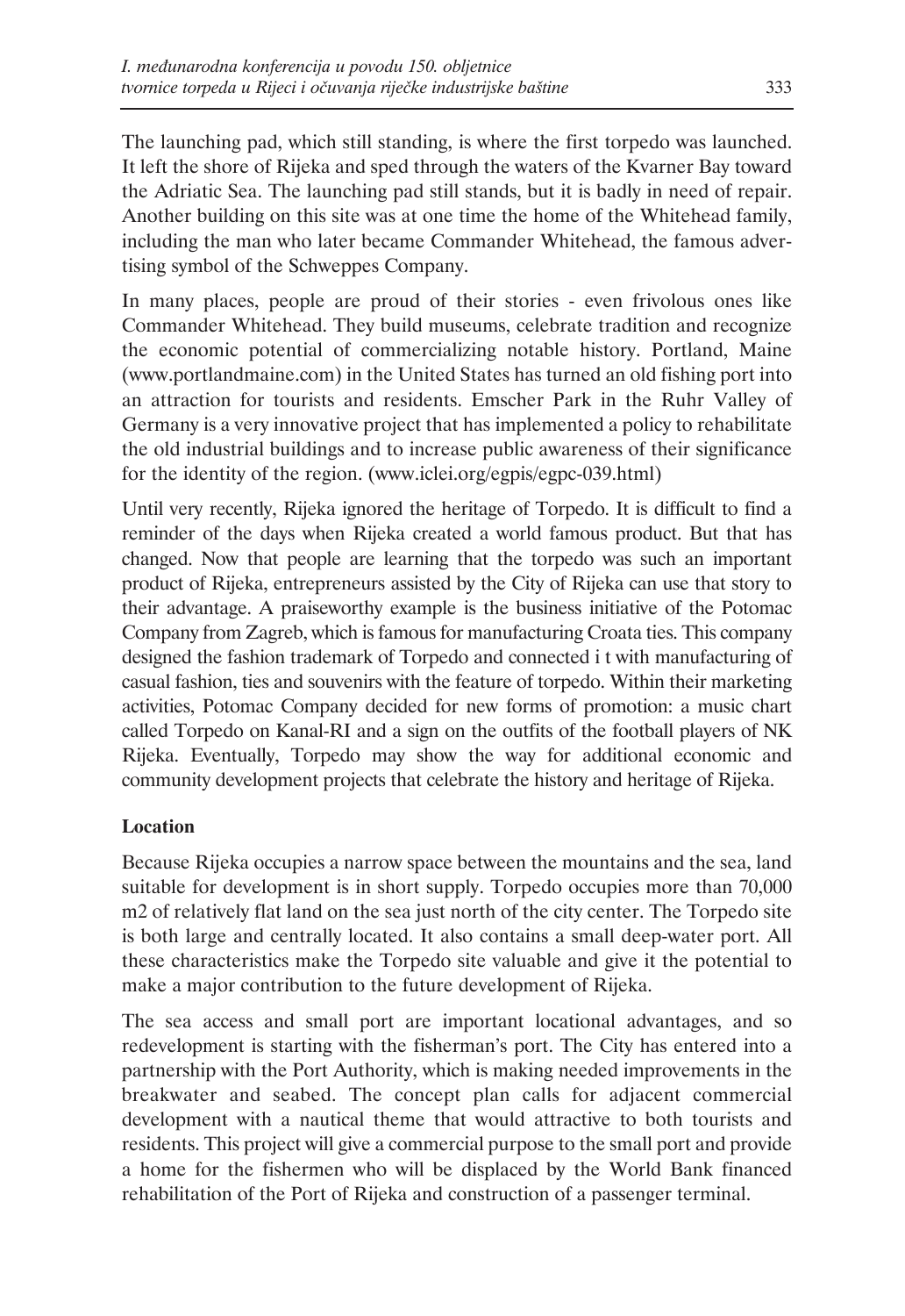While the physical location is excellent, other aspects of location – the current levels of access and non-transportation infrastructure - limit the value of Torpedo for investors.

- An important aspect of location is ease of access, connections to the rest of the city. The torpedo site is connected to the city center and the west side of the city with a road and railway tracks. However, this access is limited and for the full value of this property to be realized, access must be improved. The type of access needed – pedestrian, private automobile, parking lots, public transit, water-based – depends upon how this property will be used.
- The Torpedo site is partially equipped with infrastructure (water and electricity), but that infrastructure was built as a unique and separate unit. Investment will be required to improve the infrastructure for new uses. Again, the specific improvements depend upon how the property will be used.

A popular and effective redevelopment strategy calls for a public-private partnership whereby the public sector invests to improve access and/or other infrastructure, making the target property more attractive to private investors. The publicly financed improvements support the desired type of development, and the private partners make investments consistent with an agreed-upon redevelopment plan. The ongoing transformation of the derelict Atlantic Steel property into Atlantic Station (www.atlanticstation.com) in Atlanta, Georgia demonstrates the power of this approach. An older example is Granville Island in Vancouver, BC. (www.granvilleisland.com) where an obsolete industrial area has become a thriving public market, retail and entertainment district with excellent and varied access to the rest of Vancouver.

Infrastructure improvements have been the topic of several meetings this year. The meetings were organized in Torpedo and attended by the new owners (five firms), new lessees, and representatives of the City of Rijeka and Hrvatska elektroprivreda. The City and HEP agreed to support the entrepreneurs by assessing the needs and then improving the water and electric infrastructure serving Torpedo.

### **Economy**

The industrial production that occurred on this site was an important source of jobs and income for decades. As recently as 1989, the Torpedo factory provided good jobs for approximately 2.790. It contributed communal fees to the city budget and was an important component of the local economic base. Tractors from Torpedo were sold not only in the former Yugoslavia but also throughout the former Soviet Union. A common characteristic is that both those markets now have the word *former* in front of them. The workers tried to keep Torpedo alive – many stayed on the job even though their salaries were not being paid. However, the type of production that took place here is no longer competitive in a global, market-based economy, and eventually production stopped.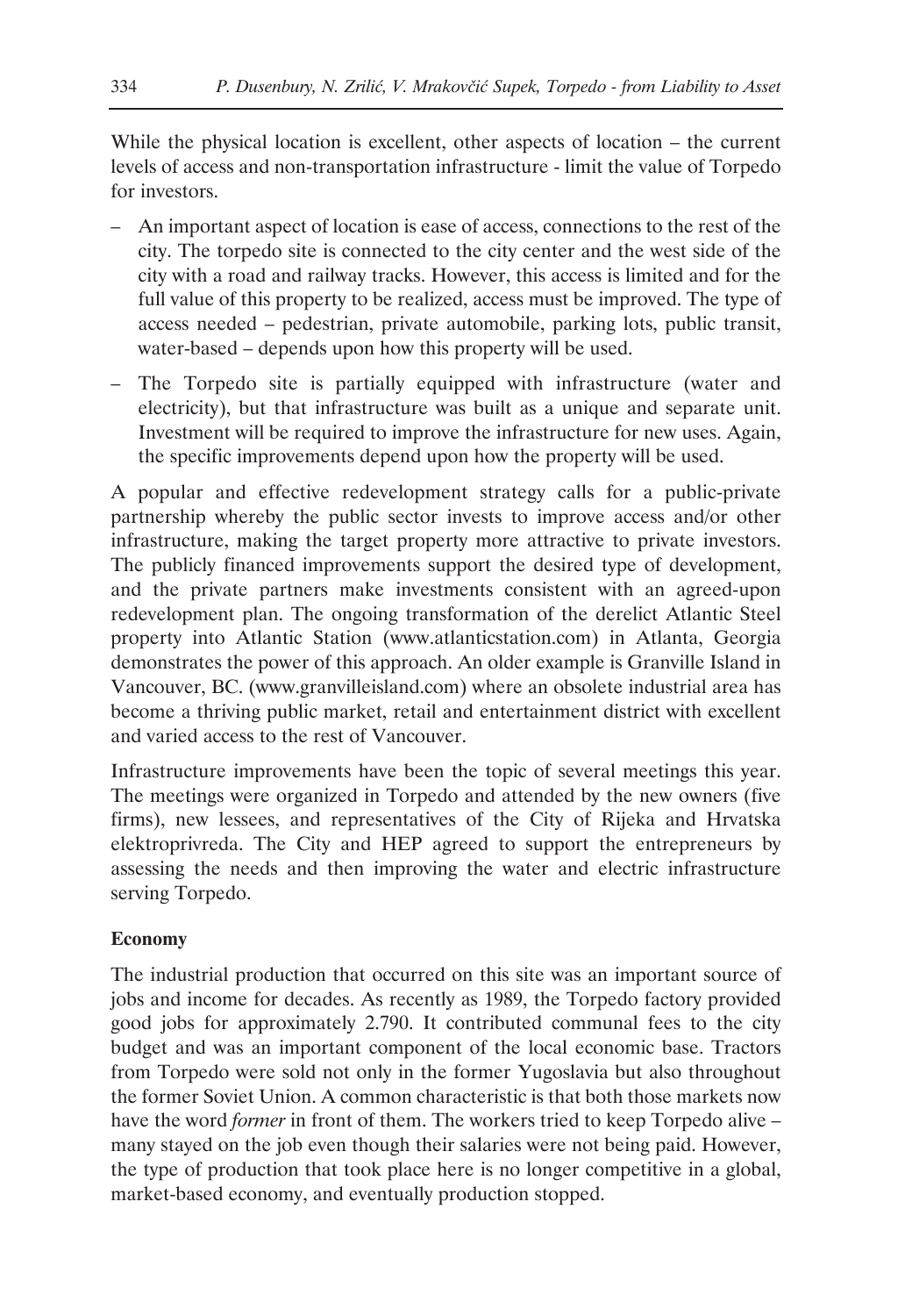Redevelopment can return this property to economic use, creating new and different jobs and contributing again to the economic base of Rijeka. This has already begun to occur in a limited manner. New economic activity has created jobs and is providing some income. Some new owners and lessees have ambitious plans related to nautical production and servicing. Others continue the manufacturing production tradition of Torpedo with smaller firms engaged in locksmithing, assembling engines and assembling tractors. Also, there are new businesses - in anti-corrosive protection but also in trading – selling shoes. All kinds of SME are finding their place in Torpedo. The new entrepreneurs are facing problems related to high costs for adaptation of run-down spaces and workshops, investments in new technologies, investments in retraining workers, and separating the infrastructure from the entirety of Torpedo. The slowness of conservators in defining the cultural status of specific immovable properties adds uncertainty. Still, these entrepreneurs are persevering and the city is doing all it can to support them.

All properties except the three largest ex-production halls have been sold. These ex-production halls, which have a total area of over  $27.000 \text{ m}^2$ , are currently and offered for sale:

- An ex-tractor mounting area of  $9.700 \text{ m}^2$  approximately 2 mill Euro
- $-$  ex-motor/tractor production area of 12.000 m<sup>2</sup> approximately 1,6 mill Euro
- ex-gear box/tractor production area of  $5.600 \text{ m}^2$  approximately 1 mill Euro

Proposed prices for these buildings are far below the replacement cost and are based instead upon the location, available infrastructure, and city zone. The buildings as they now stand have limited economic use and limited access that depresses their economic value. Their historic designation restricts physical redevelopment options to those that do not alter historic facades. Public subsidy will probably be needed to leverage private investment in these structures.

These buldings are so large that plans for economic re-use should consider a project involving multiple tenants rather than a single user. Examples would include making this a trade center, a new home for Rijeka Fair, a marketplace like that on Granville Island, an artists' complex like the Torpedo Factory Art Center (www.torpedofactory.org) in Alexandria, Virginia. Many large old industrial structures have been converted into multi-tenant buildings for small businesses. Careful and creative planning should consider a veriety of options - commercial, light industrial, retail/entertainment, recreation, and possibly even residential uses. These can be done while respecting the historic character of the buildings.

The enormous redevelopment project implemented between 1988 and 1999 in Emscher Park Germany demonstrates how creative re-use of industrial structures can create an economically viable future for obsolete industrial stuctures – some far more massive than the Torpedo buildings - while celebrating a by-gone industrial heritage. The German language website (www.iba.nrw.de) provides the most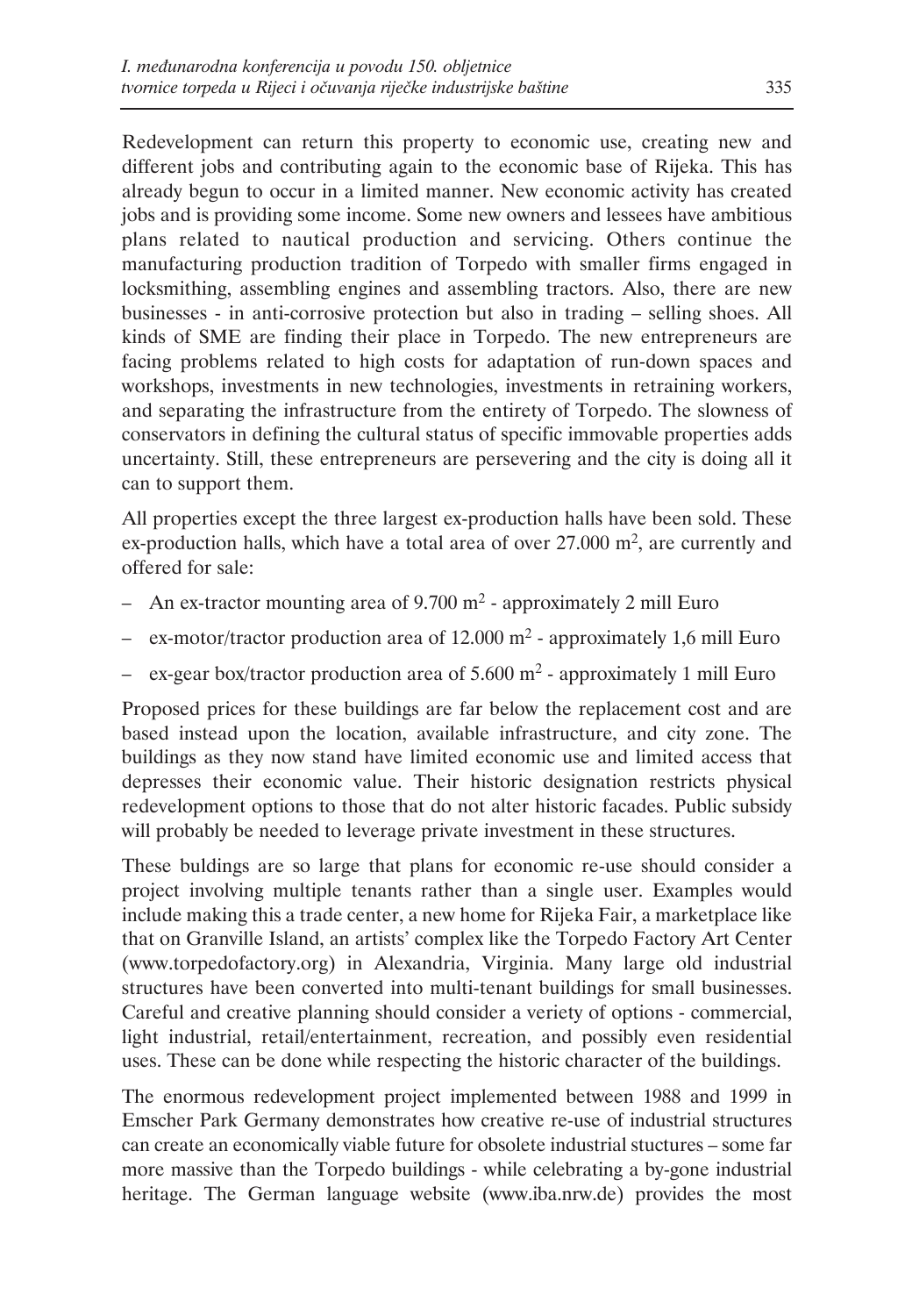detailed information, but this project is also described in English on the United Nations Environmental Programme web site (http://www.uneptie.org/pc/indestates/casestudies/Emscher.htm).

### **Psychology**

When Torpedo stopped operation, it became a highly visible symbol of economic problems – lost jobs and the failure to make the transition to a market economy. One of the reasons that redevelopment of Torpedo was seen as high priority in the EDSP was the high cost of doing nothing. Having a large derelict property slowly decaying adjacent to the city center is simply depressing – to the economy and to the residents. It stands as constant reminder of failure and by its presence discourages entrepreneurs from the innovative, proactive activities that underlie economic growth. Conversely, redevelopment of such a high visibility property can be a spark for new optimism about the future of the community.

The restoration of the inner harbor in Baltimore Maryland (USA) (www.harborplace.com) has proven to be a catalyst for renovation of first the surrounding area and now the surrounding residential neighborhoods. The LGRP sponsored a study tour to Spain, where participants saw how the City of Barcelona together with the Port of Barcelona in last decade have developed modern port in combination with Mare Magnum. The ex-port area has become a tourist attraction and new center of the city. Most of the other examples provided in this paper have acted as a catalyst for economic improvement of surrounding areas. . [Those who would like to investigate other examples will find the web site of the (US) National Brownfield Association (www.brownfieldassociation.org) to be a good starting place.

There is one other psychological issue. While celebrating history it is important to recognize that the future is not going to be a re-run of the past. People have to be convinced that change is going to occur. In Youngstown Ohio (USA), for example, the government had to tear down a huge – and obsolete - steel mill in order to convince the workers that those jobs were never going to come back. Only then were people ready to move forward rather than look backward. Workers from Torpedo waited years to receive the wages they were owed. Now that debt is being paid, Rijeka is free to move forward with innovative redevelopment that celebrates the past while shaping a new future.

#### **REALIZING THE POTENTIAL**

Examples are not all from other countries - redevelopment of old industrial properties also works in Croatia. For example, in Zagreb a partnership of the City of Zagreb and private investors has transformed an old shoe factory into the very popular Kaptol centre - one of the most attractive city shopping areas, with a public garage and all kinds of entertaiment for all generations (cinema, club,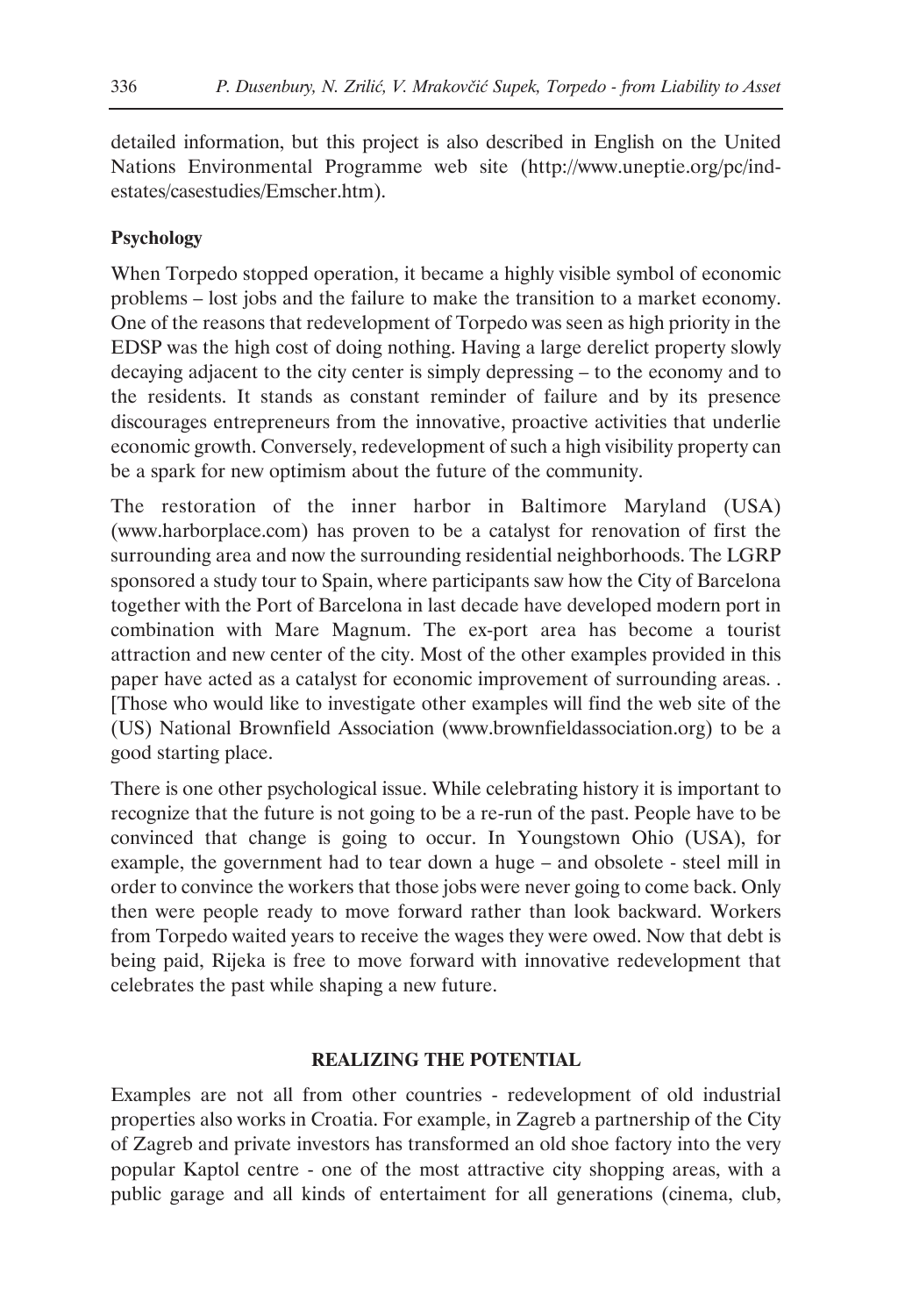restaurant, kinderyard etc). Here in Rijeka, the Port Authority and City of Rijeka are working on modernization of container and cargo terminal with a new multifunctional commercial center, a new marina plus a new passenger terminal and an attractive waterfront. Among the many and varied examples from many countries, there is a common thread. These projects include a combination of different business activities and are developed by several investors with strong support from local authorities.

A report from Project for Public Spaces, which was hired by the LGRP to provide technical assistance to the City of Rijeka, offers valuable guidance for those seeking to redevelop obsolette industrial properties in general and the Torpedo site in particular. The PPS experts noted that the challenges facing those who seek to redevelop Torpedo are typical for industrial redevelopment projects and explained why public sector subsidies are necessary to leverage the private sector investment.

These properties are difficult to redevelop for many reasons, even aside from the complexity they represent in terms of scale, cost, and environmental remediation. Because they are in formerly industrial areas, the buildings and complexes – while often centrally located or near a city center -- are not well connected to other public spaces or nearby commercial/or residential centers. These factories capture people's imagination because they have flexible spaces that can potentially be used for many kinds of activities. However architecturally dramatic, the size and scale of these spaces makes it difficult to find new uses for them. As a result, private investment, especially in the economic context of communities which have lost the jobs that the industries once provided, are unlikely to take on the project by themselves.

MEMO: Approach to Torpedo Factory Revitalization in the City of Rijeka Prepared by Steve Davies and Phil Myrick, Project for Public Spaces. April 17, 2003

The Torpedo site is so large that no single investor could be found, and so its redevelopment is proceeding with multiple investors. Having multiple investors intensifies the need for a coordinating plan that defines the overall redevelopment concept. The job of creating that plan was assigned to a Task Force comprising representatives of the Mayor's Office, Department of City Administration for Development, Urban Planning, Ecology and Land Management, Department of City Administration for Culture, Department of City Administration for Entrepreneurship, Department of City Administration for Health and Social Care, Croatian Chamber of Economy – County Chamber of Rijeka, Art-Conservation Department Rijeka, State Archive in Rijeka, Museum of the City of Rijeka and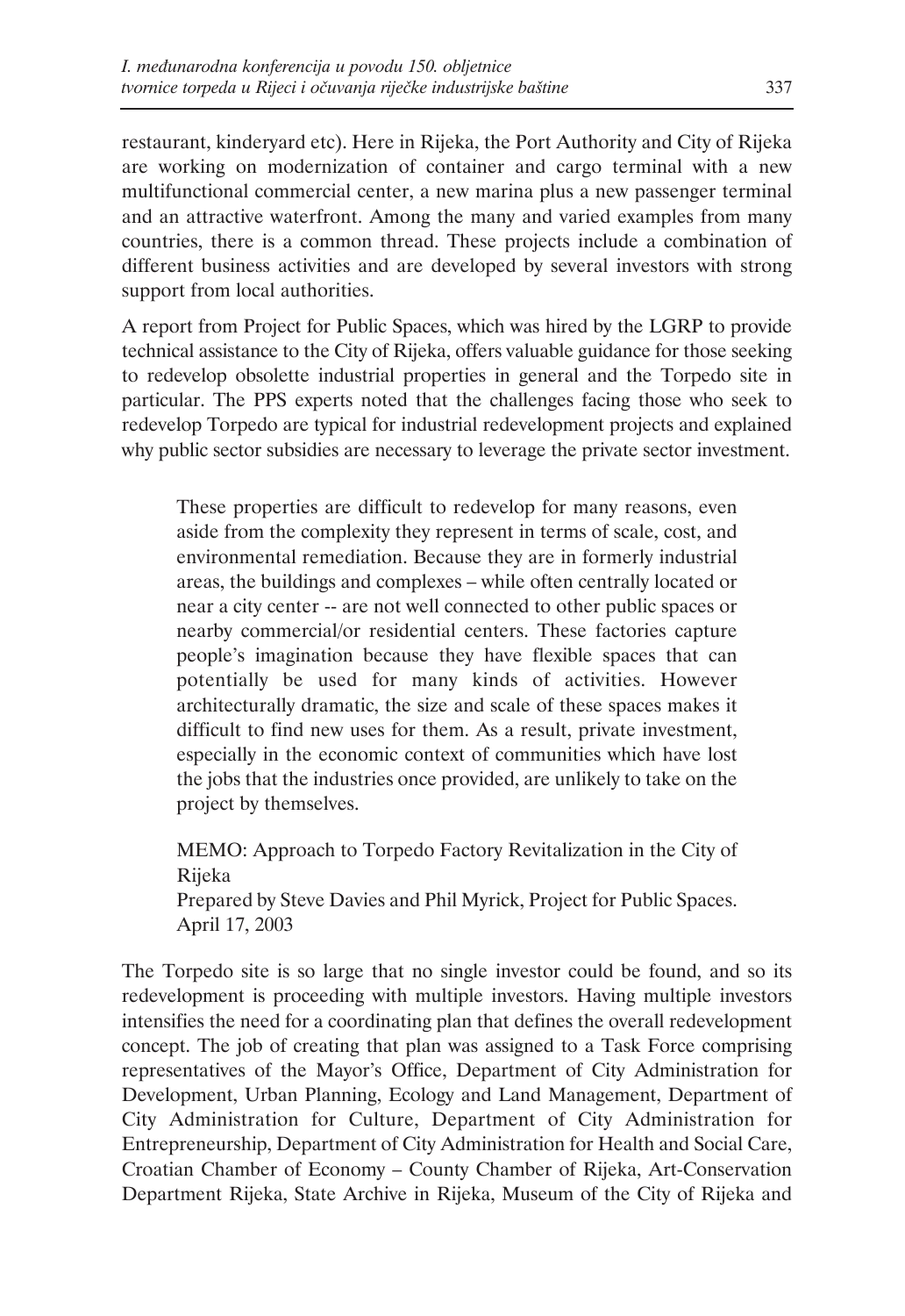external associates. During several workshops the task force came to consensus on a concept for redevelopment of Torpedo through new entrepreneurial and other initiatives with a special attention given to programs that create jobs.

The Task Force also focused on the need to preserve the historical heritage of the Torpedo site both to attract tourists and also to provide amenities for residents. For example, the launching ramp of Torpedo, a world-famous monument, could become a place that the people of Rijeka and their guests would want to visit and then have a coffee or a meal in near-by restaurants and bars. For this to happen, the public sector or a non-governmental organization must restore the launching pad to create the conditions that will encourage private entrepreneurs to open restaurants and bars. Developing an action plan for this restoration is a current priority for the Task Force.

Now the challenge is to remain true to the plan. The three largest buildings remain unsold. *If these buildings are simply sold to the first investor who can come up with enough money, Rijeka will have lost an enormous economic opportunity.* The three large production halls are a redevelopment challenge but they are also a huge opportunity. For their full economic potential to be realized, these buildings must be redeveloped in a strategic manner so that the redevelopment of one contributes value to the others and all contribute value to the Torpedo site. Remember, developing plans for their re-use and addressing the access and infrastructure problems – even if only by preparing plans for the needed improvements, increases the value of these properties for potential investors.

The citizens of Rijeka have an interest in the redevelopment projects occurring on their waterfront – both Torpedo and the renovation of the port. Opportunities for public participation will continue to be important to the development of plans that reflect what the citizens want. This also helps build public support and meet the requirements of international donors who are among the potential funders and investors in redevelopment of Torpedo. Keeping the public informed supports constructive public participation. This is being done through the city web site, and could be expanded through fairs and distribution of promotional materials.

#### **IN CONCLUSION**

The story of Torpedo's redevelopment is just beginning, but there is already progress to report. There are also numerous remaining challenges and work to be done. Remaining vacant buildings are very large and have historic significance, which must be preserved. Finding an economic re-use is a challenge and the solution may require some form of public subsidy and/or the public sector organizing multiple uses within a single structure. The pricing of these properties for investors will have to reflect economic reality.

As this effort moves forward, a crucial and continuing challenge will be to resist financial pressures for quick sales and to accept only investments that are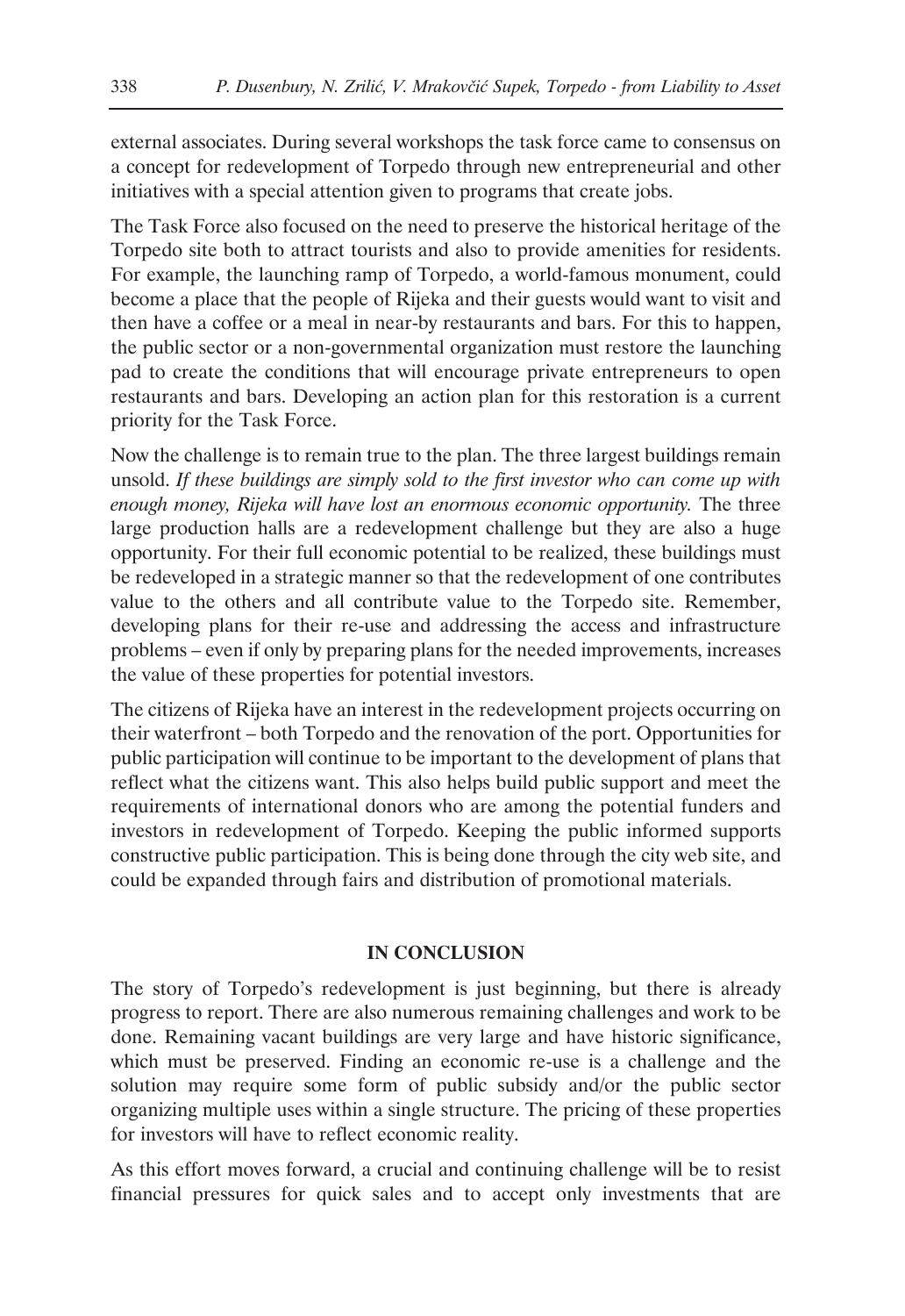consistent with the overall concept plan for redevelopment. Consensus has to be reached on a detailed zoning plan that will reinforce the concept plan and define long-term permitted uses - important information for potential investors.

The public-private partnership that produced the EDSP provides a foundation for economic progress, and for successful implementation of ambitious projects such as redevelopment of Torpedo. By recognizing that the significance of the Torpedo Factory exceeds the problems of its bankruptcy, Rijeka has become a pioneer for Croatia. Torpedo is one of many industrial properties that have become obsolete and are standing idle. Through its strategic redevelopment of Torpedo, Rijeka is showing how such a liability can be converted into assets that benefit the community in many ways. This conference is an important step in bringing together people with the creativity and commitment to make this very ambitious project a success.

Today people are looking at Torpedo with new eyes. They see that within the location there are buildings with elements of historical heritage and the especially interesting Torpedo launching ramp. The small port will once again be busy – this time with fishing vessels instead of ships used for assembling and experiments with torpedoes. All in all, the location represents a surprise and even delight to people – many of whom are seeing it for the very first time. For too long, residents of Rijeka had to leave town to visit the sea, but now there is an opportunity to make this old industrial site an economic and community asset that puts Rijeka's citizens in touch with their history and with the sea.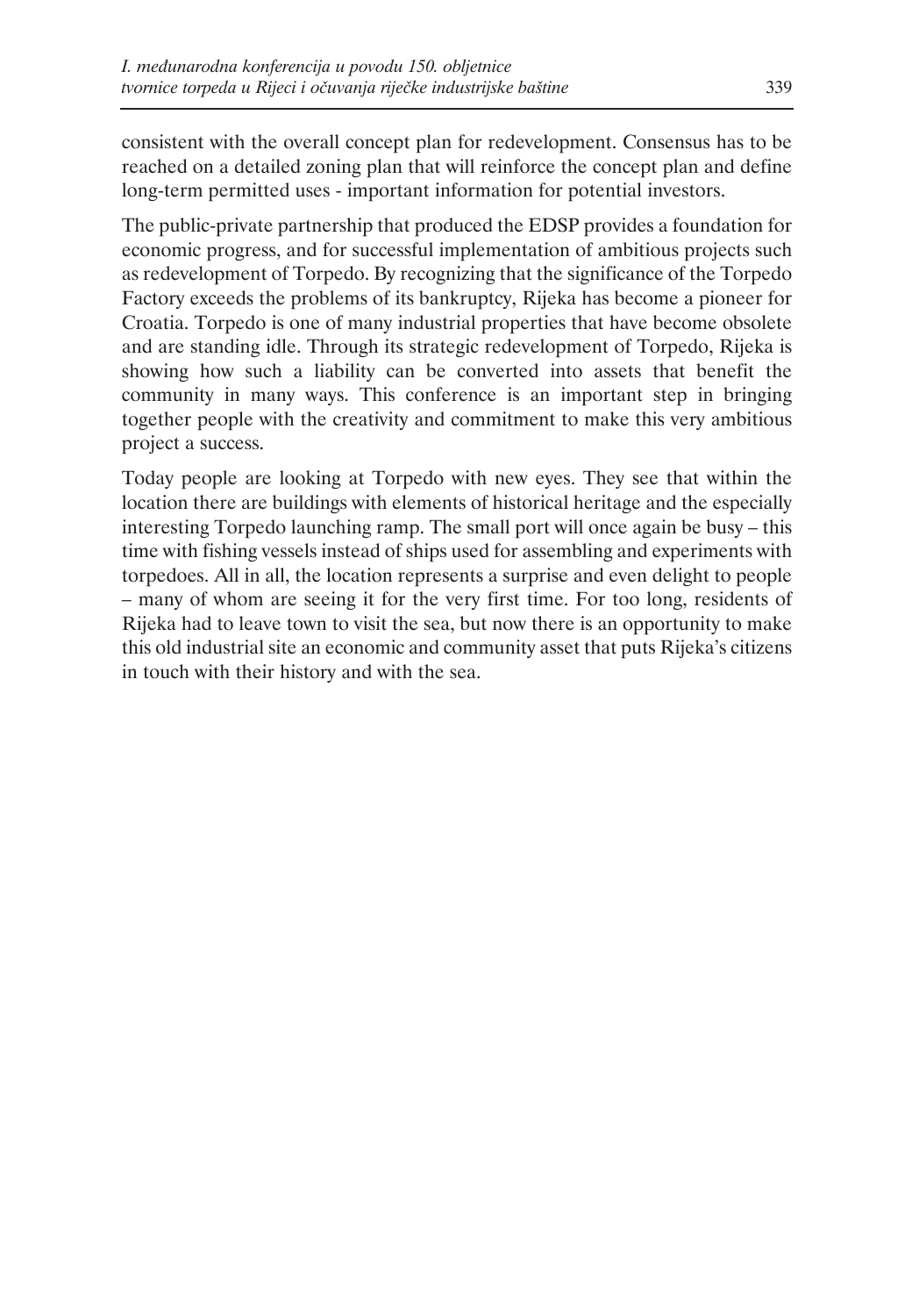#### *Sažetak*

### *TORPEDO – OD PASIVE DO AKTIVE Pat Dusenbury, Nataša Zrilić, Višnja Mrakovčić Supek*

*Godine 2001., uz podršku Američke agencije za međunarodni razvoj – US AID i u okviru Projekta reforme lokalne uprave i samouprave koji je u Republici Hrvatskoj primijenjen preko Urban instituta, Grad Rijeka osnovao je radnu grupu sastavljenu od poslovnih ljudi te vodećih ljudi javnog i političkog života čiji je zadatak bio stvoriti strateški plan za gospodarski razvoj. Tako je stvoren strateški plan koji je odredio ponovni razvoj napuštene industrijske imovine kao jedan od prioritetnih zadataka Rijeke i predložio da takve aktivnosti započnu s područjem* Torpeda*. Razlozi za takav izbor su sljedeći:*

- *Torpedo je na vidljivoj i potencijalno vrijednoj lokaciji uz more u blizini središta grada*
- *položaj Grada Rijeke kao važnog vjerovnika i člana Odbora vjerovnika daje mu mogućnost utjecaja na stečajni postupak* Torpeda
- *povijesna važnost zemljišta i povijesna vrijednost građevina*
- *veličina zemljišta, više od 70.000 m2, čiji se ponovni razvoj ne može zamisliti bez utjecaja javnog sektora*
- *negativan utjecaj koji bi Rijeka osjetila kada bi tu imovinu prepustila propadanju.*

*Grad Rijeka preuzeo je vodeću ulogu u revitalizaciji Torpeda. Službeni dokumenti koje je usvojilo Gradsko vijeće ističući važnost pothvata: Smjernice za razdoblje od 2001. do 2005., Smjernice za razdoblje od 2001. do 2002. i Nacrt strategije gospodarskog razvoja Grada Rijeke. Uz pomoć Projekta reforme lokalne uprave i samouprave, Rijeka je prikupila informacije o drugim gradovima koji su rješavali slične probleme i tako dobila uvid u njihova iskustva. Prezentacija jednog stručnjaka za ponovni urbani razvitak iz Swanse Walesa pomogla je u stvaranju strategije za ponovni razvoj* Torpeda*, pokazujući što bi se moglo postići – korak po korak.*

*Zemljište* Torpeda *toliko je veliko da je bilo nemoguće pronaći jednog investitora; ponovni razvoj* Torpeda *zahtijeva više investitora. Predstavnici brojnih gradskih odjela i drugi* stakeholderi *sakupili su informacije o postojećim poboljšanjima i infrastrukturi te pripremili nacrt plana za ponovni razvoj, povezujući ga s namjenom okolnog zemljišta. Grad traži partnere i investitore radi primjene različitih dijelova toga nacrta plana. Djelomična prodaja započela je 2002. godine.*

*Priča o ponovnom razvoju* Torpeda *tek počinje, ali već se vidi napredak. Revitalizacija započinje s ribarskom lukom, a na tome radi Grad u partnerstvu s Lučkom upravom. Nacrt plana zahtijeva komercijalni razvoj okolnog područja u nautičkom smislu, koji bi bio privlačan i turistima i stanovnicima. Cjelokupno zemljište površine 35.000 m2 još čeka nove vlasnike, a hale su već u najmu.*

*Ima još bezbroj izazova koji čekaju i posla koji treba napraviti. Vitalni i trajni izazov jest kako odoljeti pritisku drugih vjerovnika za brzu prodaju i kako prihvatiti samo investicije koje se uklapaju u cjelokupan plan za ponovni razvoj. Treba postići konsenzus o detaljnom urbanističkom planu koji će potkrijepiti nacrt plana i definirati dugoročno dopuštenu namjenu – važna informacija za potencijalne investitore. Preostale prazne zgrade goleme su i imaju povijesno značenje koje treba sačuvati. Iznalaženje gospodarske prenamjene predstavlja izazov, a rješenje može iziskivati i neki oblik javne subvencije i/ili višenamjensko korištenje koje organizira javni sektor u sklopu pojedine strukture. Određivanje cijene toj imovini prema investitorima morat će reflektirati ekonomsku stvarnost.*

*Samim time što je prepoznala značenje tvornice* Torpedo *koje nadilazi probleme njegova stečaja, Rijeka je postala pionirom u Hrvatskoj.* Torpedo *je jedno od brojnih industrijskih zemljišta koje je napušteno i zjapi prazno. Kroz strateški ponovni razvoj* Torpeda*, Rijeka pokazuje kako pasivu može pretvoriti u aktivu koja donosi korist društvenoj zajednici na puno načina. Ova je konferencija važan korak u spajanju kreativnih ljudi koji su čvrsto odlučili da ovaj iznimno ambiciozan projekt učine uspješnim.*